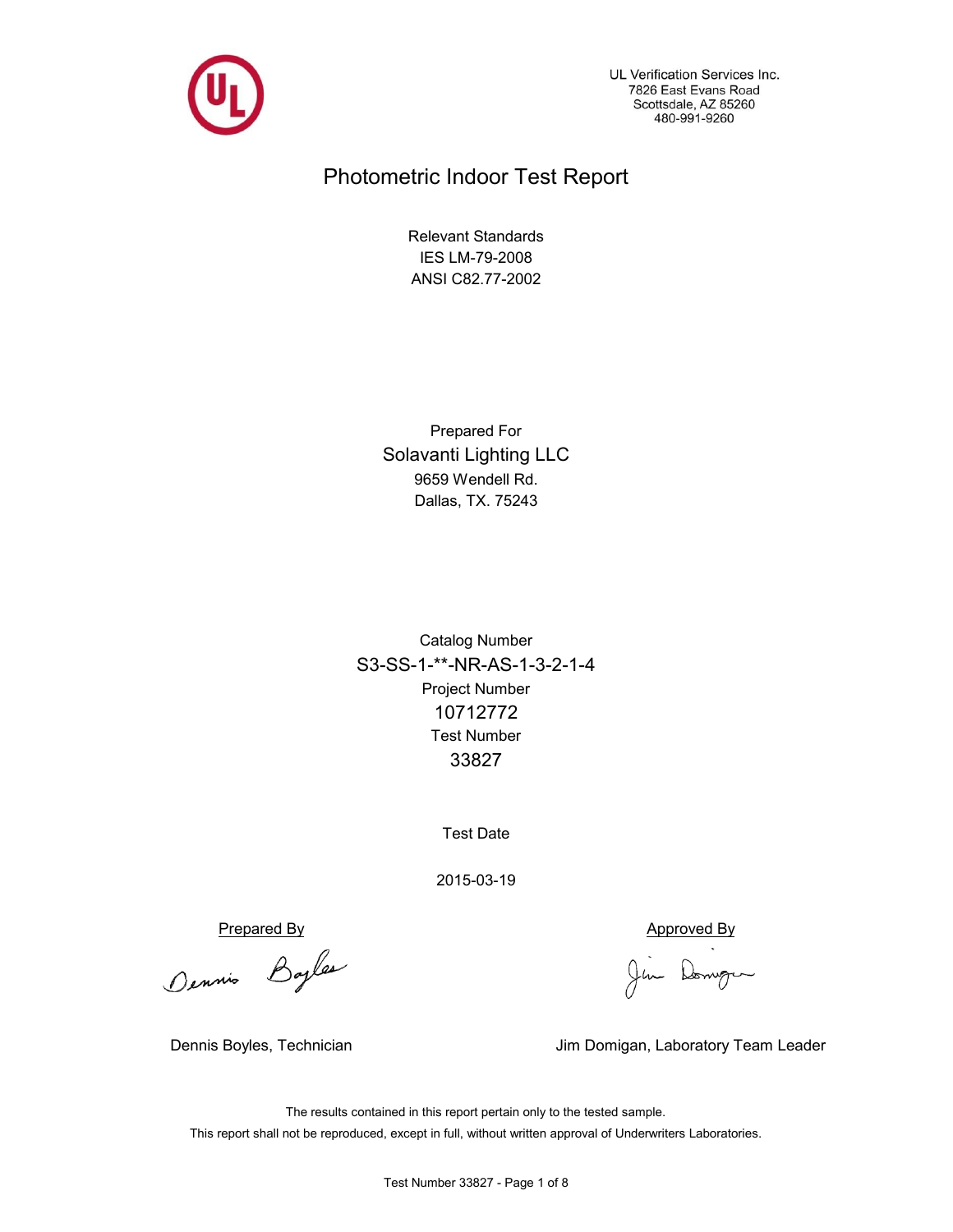

UL Verification Services Inc. 7826 East Evans Road Scottsdale, AZ 85260<br>480-991-9260

Ballast/Driver: 42 LEDs Luminaire Description: Catalog Number: Medium output asymmetric dist. Stainless steel housing, plastic textured lens S3-SS-1-\*\*-NR-AS-1-3-2-1-4 Lamp: One ACLED AC-A100VD24H4.1 LED Driver



## Test Conditions

| Test Temperature: | 25.4 °C   |
|-------------------|-----------|
| Voltage:          | 120.0 VAC |
| Current:          | 01262 A   |
| Power:            | 14.40 W   |
| Power Factor:     | 0.951     |
| Frequency:        | 60 Hz     |
| Current THD:      | 12.6%     |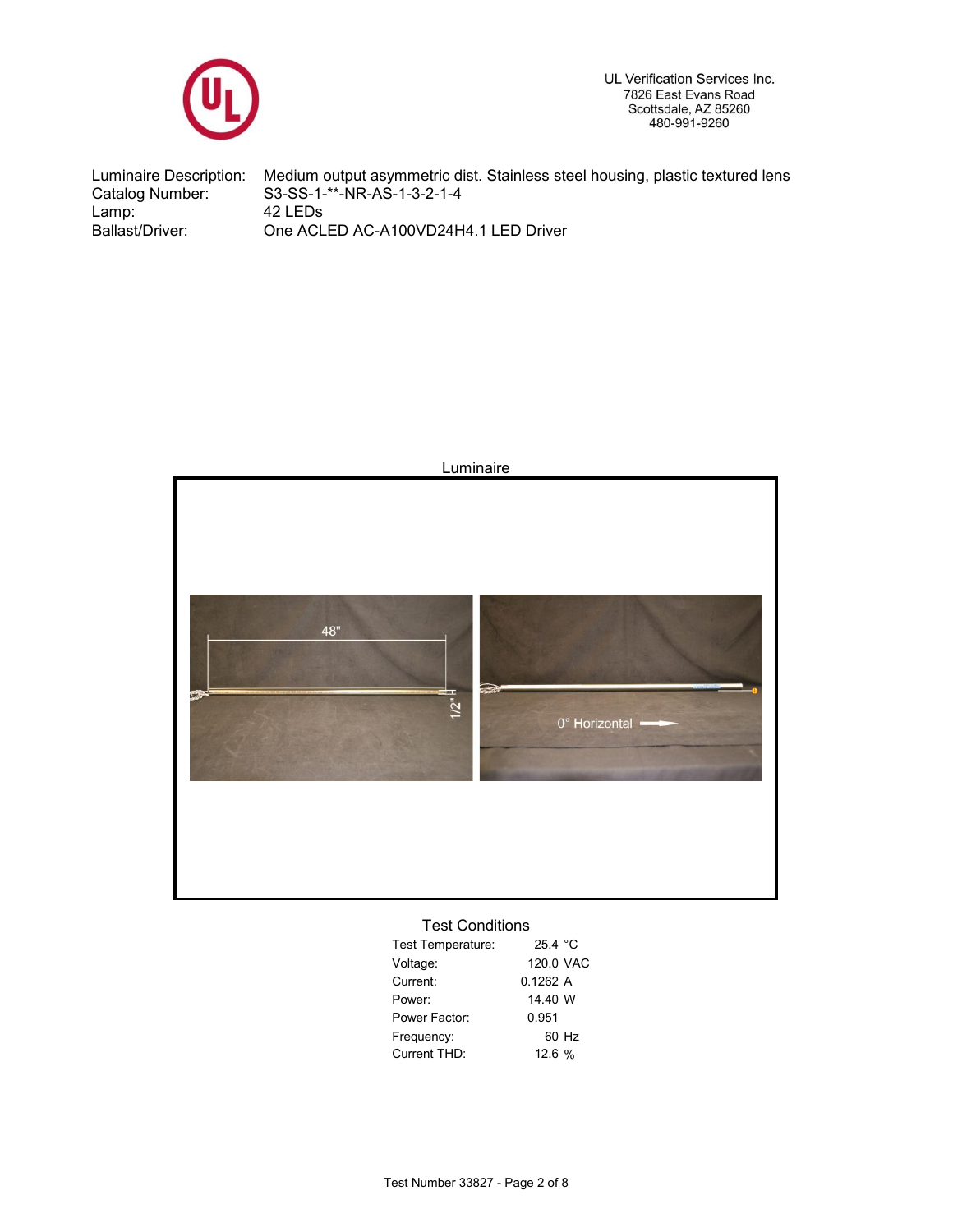

|                    | INTENSITY (CANDLEPOWER) SUMMARY<br>OUTPUT<br><b>BEAM SIDE</b> |                      |                  |                     |                       |                              |                            |  |  |  |  |
|--------------------|---------------------------------------------------------------|----------------------|------------------|---------------------|-----------------------|------------------------------|----------------------------|--|--|--|--|
|                    |                                                               |                      |                  |                     |                       |                              | <b>LUMENS</b>              |  |  |  |  |
|                    |                                                               | ANGLE ALONG          | 67.5             | 45                  |                       | 22.5 ACROSS                  |                            |  |  |  |  |
|                    | 0                                                             | 47                   | 47               | 47                  | 47                    | 47                           |                            |  |  |  |  |
| 150<br>180<br>1/50 | 5                                                             | 49                   | 65               | 82                  | 91                    | 94                           | $\overline{4}$             |  |  |  |  |
| 120<br>.1 2 N      | 15                                                            | 48                   | 99               | 130                 | 139                   | 140                          | 16                         |  |  |  |  |
| <b>ACROSS</b>      | 25<br>35                                                      | 44                   | 112              | 127<br>77           | 114                   | 103                          | 24                         |  |  |  |  |
| 45                 | 45                                                            | 41<br>36             | 108<br>82        | 17                  | 29<br>$7\phantom{.0}$ | 19<br>$7\phantom{.0}$        | 19<br>12                   |  |  |  |  |
| <b>ALONG</b>       |                                                               | 27                   |                  |                     |                       |                              |                            |  |  |  |  |
|                    | 55<br>65                                                      |                      | 36               | 6                   | 5<br>3                | 5<br>$\overline{3}$          | $\sqrt{ }$<br>$\mathbf{3}$ |  |  |  |  |
| 90<br>90           | 75                                                            | 14<br>$\overline{4}$ | 7<br>$\mathsf 3$ | 4<br>$\overline{a}$ | $\overline{a}$        | $\overline{a}$               | $\mathbf 1$                |  |  |  |  |
|                    | 85                                                            | $\overline{0}$       | $\mathbf{1}$     | $\mathbf{1}$        | $\mathbf{1}$          | $\mathbf{1}$                 | $\mathbf 1$                |  |  |  |  |
|                    | 90                                                            | $\mathsf 0$          | $\mathbf 1$      | $\mathbf 1$         | $\mathbf{1}$          | 1                            |                            |  |  |  |  |
|                    | 95                                                            | $\mathsf 0$          | $\mathbf 0$      | $\overline{0}$      | $\mathbf{1}$          | $\mathbf{1}$                 | 0                          |  |  |  |  |
|                    | 105                                                           | $\mathbf 0$          | 0                | $\mathsf 0$         | $\mathbf 0$           | $\mathbf 0$                  | $\mathsf 0$                |  |  |  |  |
| 60<br>60<br>0      | 115                                                           | 0                    | $\mathbf 0$      | $\overline{0}$      | $\mathbf 0$           | $\mathbf 0$                  | $\overline{0}$             |  |  |  |  |
|                    | 125                                                           | $\overline{0}$       | $\overline{0}$   | $\overline{0}$      | $\mathbf 0$           | $\mathbf 0$                  | $\overline{0}$             |  |  |  |  |
|                    | 135                                                           | $\mathsf 0$          | 0                | 0                   | $\mathbf 0$           | $\mathbf 0$                  | $\mathsf 0$                |  |  |  |  |
|                    | 145                                                           | 0                    | $\overline{0}$   | $\overline{0}$      | $\mathbf 0$           | $\mathbf 0$                  | $\overline{0}$             |  |  |  |  |
|                    | 155                                                           | $\overline{0}$       | $\mathbf 0$      | $\overline{0}$      | $\mathbf 0$           | $\mathbf 0$                  | $\overline{0}$             |  |  |  |  |
|                    | 165                                                           | $\mathsf 0$          | $\mathbf 0$      | $\mathbf 0$         | $\mathbf 0$           | $\mathbf 0$                  | $\mathsf 0$                |  |  |  |  |
| 8 <sub>0</sub>     | 175                                                           | $\overline{0}$       | $\mathbf 0$      | $\mathbf 0$         | $\mathbf 0$           | $\mathbf 0$                  | $\overline{0}$             |  |  |  |  |
|                    | 180                                                           | $\overline{0}$       | $\mathbf 0$      | $\mathbf 0$         | $\Omega$              | $\mathbf 0$                  |                            |  |  |  |  |
|                    |                                                               |                      |                  |                     |                       |                              |                            |  |  |  |  |
|                    |                                                               |                      |                  | <b>BOTH SIDES</b>   |                       |                              |                            |  |  |  |  |
| Δ0                 |                                                               |                      |                  |                     |                       | ZONAL LUMENS AND PERCENTAGES |                            |  |  |  |  |
| 120                |                                                               |                      |                  |                     |                       |                              |                            |  |  |  |  |
|                    |                                                               | ZONE                 |                  | LUMENS              |                       | % LUMINAIRE                  |                            |  |  |  |  |
|                    |                                                               | $0 - 30$             |                  | 50                  |                       | 48.06                        |                            |  |  |  |  |
|                    |                                                               | $0 - 40$             |                  | 72                  |                       | 69.50                        |                            |  |  |  |  |
|                    |                                                               | $0 - 60$             |                  | 96                  |                       | 93.38                        |                            |  |  |  |  |
|                    |                                                               | $0 - 90$             |                  | 103                 |                       | 99.78                        |                            |  |  |  |  |
|                    |                                                               | $40 - 90$            |                  | 31                  |                       | 30.29                        |                            |  |  |  |  |
|                    |                                                               | $60 - 90$            |                  | 7                   |                       | 6.40                         |                            |  |  |  |  |
|                    |                                                               | $90 - 180$           |                  | $\mathbf 0$         |                       | 0.22                         |                            |  |  |  |  |
|                    |                                                               | $0 - 180$            |                  | 103                 |                       | 100.00                       |                            |  |  |  |  |
|                    |                                                               |                      |                  |                     |                       |                              |                            |  |  |  |  |

EFFICACY (LUMENS PER WATT): 7.2

\*\*\* THIS IS AN ABSOLUTE TEST \*\*\*

 LUMINOUS LENGTH: 0.500 INS WIDTH: 48.000 INS

| LUMINANCE SUMMARY - CD./SQ.M. |       |                  |               |
|-------------------------------|-------|------------------|---------------|
|                               |       | <b>BEAM SIDE</b> |               |
| ANGLE                         | ALONG | 45               | <b>ACROSS</b> |
| 45                            | 3288  | 1586             | 595           |
| 55                            | 3040  | 666              | 610           |
| 65                            | 2139  | 628              | 414           |
| 75                            | 998   | 524              | 400           |
| 85                            |       | 817              | 818           |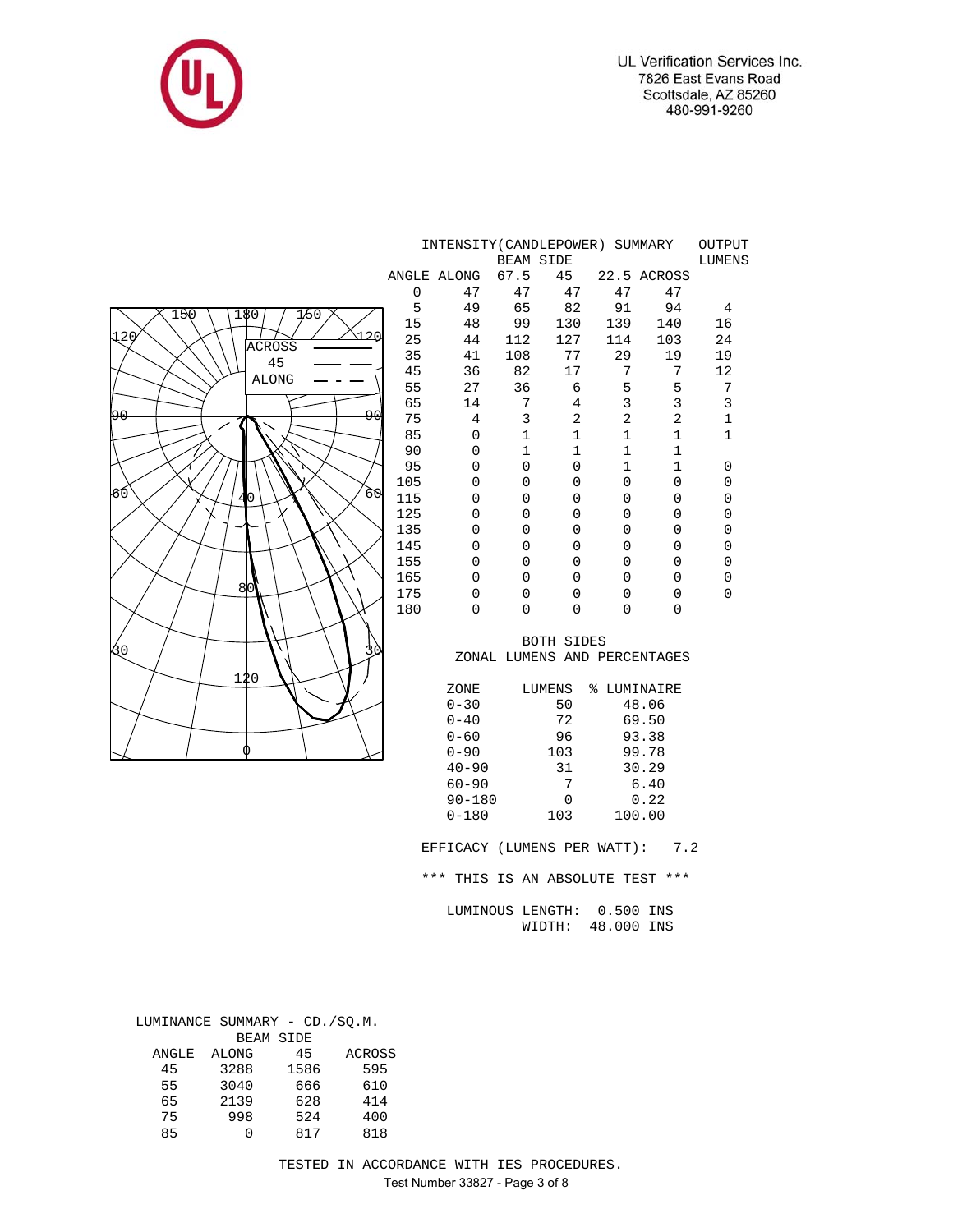

 BEAM SIDE INTENSITY(CANDLEPOWER) DATA

| ANGLE       |                         |                     |                         | PLANE               |                     | OUTPUT                  |                |  |  |
|-------------|-------------------------|---------------------|-------------------------|---------------------|---------------------|-------------------------|----------------|--|--|
|             | <b>ALONG</b>            | 67.5                | 45                      | 22.5                | ACROSS              | <b>AVERAGE</b>          | LUMENS         |  |  |
|             |                         |                     |                         |                     |                     |                         |                |  |  |
| $\mathbf 0$ | 47                      | 47                  | 47                      | 47                  | 47                  | 47                      |                |  |  |
| 5           | 49                      | 65                  | 82                      | 91                  | 94                  | 77                      | $\overline{4}$ |  |  |
| 10          | 48                      | 83                  | 114                     | 127                 | 129                 | 103                     |                |  |  |
| 15          | 48                      | 99                  | 130                     | 139                 | 140                 | 115                     | 16             |  |  |
| 20          | 46                      | 109                 | 134                     | 135                 | 131                 | 117                     |                |  |  |
| 25          | 44                      | 112                 | 127                     | 114                 | 103                 | 107                     | 24             |  |  |
| 30          | 43                      | 112                 | 108                     | 71                  | 53                  | 85                      |                |  |  |
| 35          | 41                      | 108                 | 77                      | 29                  | 19                  | 61                      | 19             |  |  |
| 40          | 39                      | 97                  | 40                      | 12                  | 9                   | 43                      |                |  |  |
| 45          | 36                      | 82                  | 17                      | $\sqrt{ }$          | 7                   | 32                      | 12             |  |  |
| 50          | 32                      | 60                  | 9                       | $\epsilon$          | 6                   | 23                      |                |  |  |
| 55          | 27                      | 36                  | $\overline{6}$          | 5                   | 5                   | 16                      | 7              |  |  |
| 60          | 20                      | 14                  | 5                       | 5                   | $\overline{4}$      | 9                       |                |  |  |
| 65          | 14                      | 7                   | $\overline{4}$          | $\overline{3}$      | 3                   | 6                       | 3              |  |  |
| 70          | 8                       | $\overline{4}$      | 3                       | $\overline{c}$      | $\sqrt{2}$          | 4                       |                |  |  |
| 75          | $\overline{4}$          | 3                   | $\overline{\mathbf{c}}$ | $\overline{c}$      | 2                   | 2                       | 1              |  |  |
| 80          | $\overline{\mathbf{c}}$ | $\overline{a}$      | $\overline{c}$          | $\mathbf 1$         | $\mathbf 1$         | $\overline{\mathbf{c}}$ |                |  |  |
| 85          | $\mathsf{O}\xspace$     | $\mathbf{1}$        | $\mathbf 1$             | $\mathbf 1$         | $\mathbf 1$         | $\mathbf 1$             | 1              |  |  |
| 90          | 0                       | $\mathbf{1}$        | $\mathbf 1$             | $\mathbf 1$         | $\mathbf 1$         | $\mathbf 1$             |                |  |  |
| 95          | $\overline{0}$          | 0                   | $\mathsf{O}\xspace$     | $\mathbf 1$         | $\mathbf 1$         | 0                       | $\mathbf 0$    |  |  |
| 100         | $\mathbf 0$             | 0                   | $\mathbf 0$             | $\overline{0}$      | $\mathsf{O}\xspace$ | 0                       |                |  |  |
| 105         | 0                       | 0                   | $\mathbf 0$             | $\overline{0}$      | $\mathbf 0$         | 0                       | $\mathbf 0$    |  |  |
| 110         | $\overline{0}$          | 0                   | $\mathbf 0$             | $\mathbf 0$         | $\overline{0}$      | $\overline{0}$          |                |  |  |
| 115         | 0                       | $\mathbf 0$         | $\mathbf 0$             | $\mathbf 0$         | $\mathbf 0$         | 0                       | $\mathbf 0$    |  |  |
| 120         | 0                       | $\mathsf{O}\xspace$ | $\mathbf 0$             | $\mathsf 0$         | $\mathbf 0$         | $\mathsf{O}\xspace$     |                |  |  |
| 125         | $\mathbf 0$             | 0                   | $\mathbf 0$             | $\mathbf 0$         | $\mathbf 0$         | $\mathbf 0$             | $\mathbf 0$    |  |  |
| 130         | 0                       | 0                   | $\overline{0}$          | $\overline{0}$      | $\overline{0}$      | $\overline{0}$          |                |  |  |
| 135         | 0                       | 0                   | $\overline{0}$          | $\overline{0}$      | $\mathbf 0$         | 0                       | $\mathbf 0$    |  |  |
| 140         | 0                       | 0                   | $\mathbf 0$             | $\mathbf 0$         | $\mathbf 0$         | 0                       |                |  |  |
| 145         | $\overline{0}$          | $\mathbf 0$         | $\mathbf 0$             | $\mathsf{O}\xspace$ | $\mathbf 0$         | $\mathbf 0$             | 0              |  |  |
| 150         | 0                       | $\mathsf{O}\xspace$ | $\mathsf{O}\xspace$     | $\mathsf 0$         | $\mathsf 0$         | $\mathsf{O}\xspace$     |                |  |  |
| 155         | $\mathbf 0$             | 0                   | $\mathsf{O}\xspace$     | $\mathsf{O}\xspace$ | $\mathsf{O}\xspace$ | $\mathsf{O}\xspace$     | $\mathsf 0$    |  |  |
| 160         | $\mathbf 0$             | 0                   | $\mathbf 0$             | $\mathbf 0$         | $\mathbf 0$         | $\mathbf 0$             |                |  |  |
| 165         | $\mathbf 0$             | 0                   | $\overline{0}$          | $\overline{0}$      | $\mathbf 0$         | $\mathbf 0$             | $\mathbf 0$    |  |  |
| 170         | 0                       | 0                   | $\mathbf 0$             | $\mathbf 0$         | $\mathbf 0$         | 0                       |                |  |  |
| 175         | $\mathbf 0$             | $\mathbf 0$         | $\mathbf 0$             | $\mathbf 0$         | $\mathbf 0$         | $\mathbf 0$             | 0              |  |  |
| 180         | 0                       | 0                   | $\mathsf{O}\xspace$     | $\mathsf{O}\xspace$ | $\overline{0}$      | $\mathsf{O}\xspace$     |                |  |  |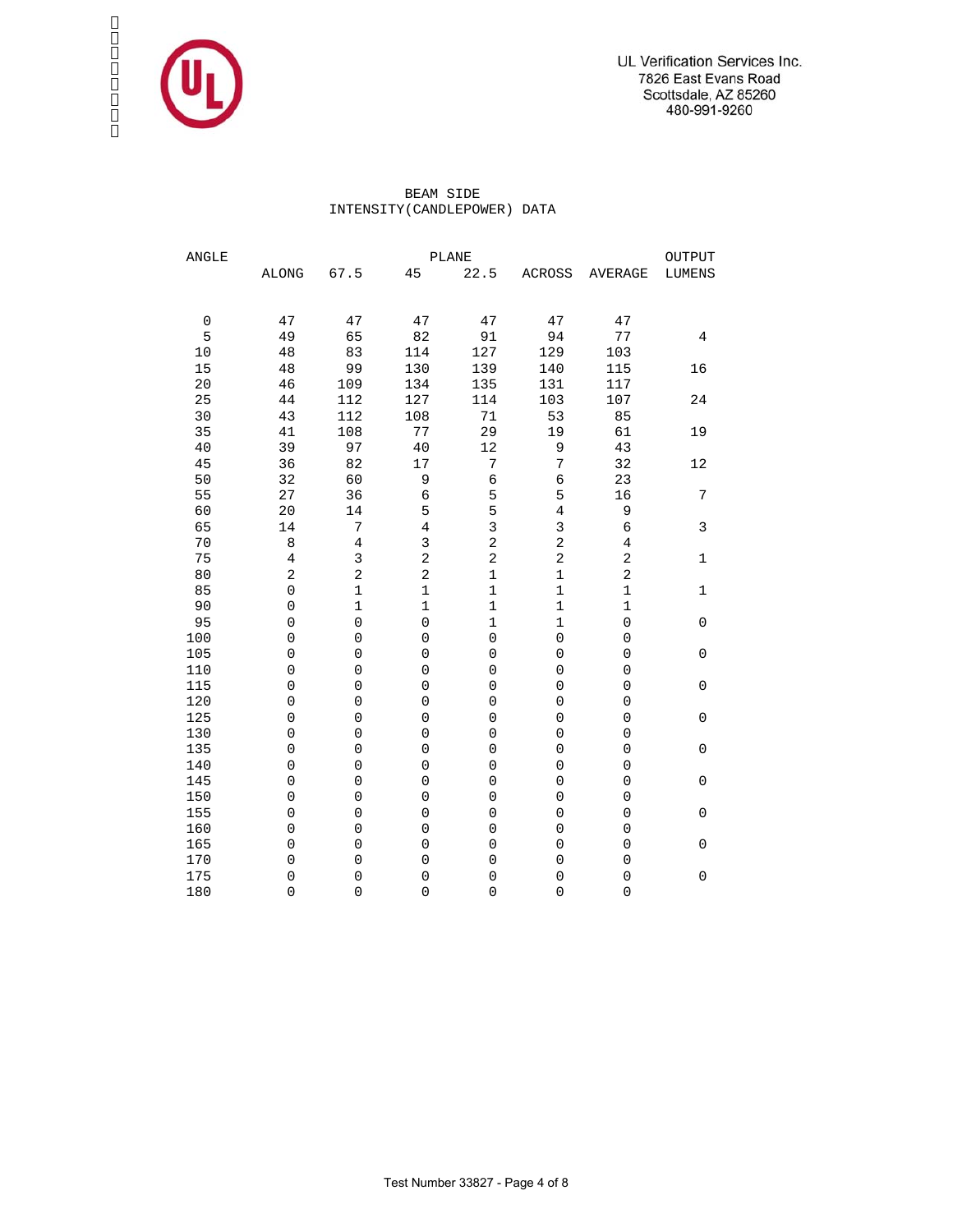

### OPPOSITE SIDE TO BEAM INTENSITY(CANDLEPOWER) DATA

| ANGLE       |                         |                     |                                    | PLANE                                      | OUTPUT                             |                                    |                     |
|-------------|-------------------------|---------------------|------------------------------------|--------------------------------------------|------------------------------------|------------------------------------|---------------------|
|             | <b>ALONG</b>            | 112.5               | 135                                | 157.5                                      | ACROSS                             | <b>AVERAGE</b>                     | LUMENS              |
|             |                         |                     |                                    |                                            |                                    |                                    |                     |
| $\mathbf 0$ | 47                      | 47                  | 47                                 | 47                                         | 47                                 | 47                                 |                     |
| 5           | 49                      | 30                  | 21                                 | 16                                         | 15                                 | 25                                 | 1                   |
| $10$        | 48                      | 20                  | $10$                               | 8                                          | 7                                  | 16                                 |                     |
| 15          | 48                      | 13                  | 7                                  | 6                                          | $\epsilon$                         | 13                                 | $\sqrt{2}$          |
| $20\,$      | 46                      | 9                   | $\epsilon$                         | 6                                          | 6                                  | 12                                 |                     |
| 25          | 44                      | $\sqrt{ }$          | б                                  | $\sqrt{6}$                                 | $\epsilon$                         | $11\,$                             | 3                   |
| 30          | 43                      | $\overline{6}$      | $\epsilon$                         | 5                                          | 5                                  | 10                                 |                     |
| 35          | 41                      | $\epsilon$          | 5                                  | 5                                          | $\overline{4}$                     | 10                                 | 3                   |
| 40          | 39                      | 5                   | 5                                  | 3                                          | 3                                  | 9                                  |                     |
| 45          | 36                      | 5                   | $\,4$                              | $\overline{3}$                             | $\sqrt{2}$                         | 8                                  | 3                   |
| 50          | 32                      | 5                   | $\overline{3}$                     | $\overline{a}$                             | $\overline{a}$                     | 7                                  |                     |
| 55          | 27                      | $\overline{4}$      | $\overline{a}$                     | $\mathbf 1$                                | $\mathbf 1$                        | 5                                  | $\sqrt{2}$          |
| 60          | 20                      | $\overline{3}$      | $\mathbf{1}$                       | $\mathbf 1$                                | $\mathbf 1$                        | $\,4$                              |                     |
| 65          | 14                      | $\overline{a}$      | $\mathbf 1$                        | $\mathbf 1$                                | $\mathbf 1$                        | 3                                  | 1                   |
| 70          | 8                       | $\mathbf 1$         | $\mathbf 1$                        | $\mathbf 0$                                | $\mathsf{O}\xspace$                | $\sqrt{2}$                         |                     |
| 75          | $\overline{4}$          | $\mathbf 1$         | $\mathbf 0$                        | $\mathsf 0$                                | $\mathbf 0$                        | $\mathbf 1$                        | $\mathsf{O}\xspace$ |
| 80          | $\overline{\mathbf{c}}$ | $\mathsf{O}\xspace$ | $\mathbf 0$                        | $\mathsf{O}\xspace$                        | $\overline{0}$                     | $\mathsf{O}\xspace$                |                     |
| 85          | $\mathsf{O}\xspace$     | $\mathbf 0$         | $\mathsf{O}\xspace$                | $\mathsf{O}\xspace$                        | $\mathbf 0$                        | 0                                  | $\mathsf 0$         |
| 90          | $\mathsf{O}\xspace$     | $\mathsf{O}\xspace$ | $\mathsf{O}\xspace$                | $\mathsf{O}\xspace$                        | $\mathsf{O}\xspace$                | $\mathsf{O}\xspace$                |                     |
| 95          | $\mathbf 0$             | $\mathbf 0$         | $\mathbf 0$                        | $\mathbf 0$                                | $\mathbf 0$                        | 0                                  | $\mathbf 0$         |
| 100         | $\mathbf 0$             | $\mathbf 0$         | $\mathbf 0$                        | $\mathbf 0$                                | $\mathbf 0$                        | 0                                  |                     |
| 105         | 0                       | $\mathbf 0$         | $\mathbf 0$                        | $\mathsf 0$                                | $\mathbf 0$                        | 0                                  | 0                   |
| 110         | $\overline{0}$          | 0                   | $\mathbf 0$                        | $\mathbf 0$                                | $\overline{0}$                     | $\overline{0}$                     |                     |
| 115         | 0                       | $\mathbf 0$         | $\mathbf 0$                        | $\mathsf{O}\xspace$                        | $\mathbf 0$                        | 0                                  | $\mathbf 0$         |
| 120<br>125  | 0<br>$\mathbf 0$        | $\mathsf{O}\xspace$ | $\mathsf{O}\xspace$<br>$\mathbf 0$ | $\mathsf{O}\xspace$<br>$\mathsf{O}\xspace$ | $\mathsf{O}\xspace$<br>$\mathbf 0$ | $\mathsf{O}\xspace$<br>$\mathbf 0$ | $\mathbf 0$         |
| 130         | $\mathbf 0$             | 0<br>$\mathbf 0$    | $\overline{0}$                     | $\overline{0}$                             | $\overline{0}$                     | $\mathbf 0$                        |                     |
| 135         | 0                       | $\mathbf 0$         | $\mathbf 0$                        | $\overline{0}$                             | $\mathbf 0$                        | $\mathbf 0$                        | $\mathbf 0$         |
| 140         | 0                       | 0                   | $\mathbf 0$                        | $\mathbf 0$                                | $\overline{0}$                     | $\overline{0}$                     |                     |
| 145         | $\mathbf 0$             | $\mathbf 0$         | $\mathbf 0$                        | $\mathsf{O}\xspace$                        | $\mathsf{O}\xspace$                | $\mathbf 0$                        | 0                   |
| 150         | 0                       | $\mathsf{O}\xspace$ | $\mathsf{O}\xspace$                | $\mbox{O}$                                 | $\mbox{O}$                         | $\mathsf{O}\xspace$                |                     |
| 155         | $\mathbf 0$             | $\mathsf{O}\xspace$ | $\mathsf{O}\xspace$                | $\mathsf{O}\xspace$                        | $\mathsf{O}\xspace$                | $\mathsf{O}\xspace$                | $\mathsf 0$         |
| 160         | $\mathbf 0$             | $\mathbf 0$         | $\mathbf 0$                        | $\mathbf 0$                                | $\mathbf 0$                        | 0                                  |                     |
| 165         | $\mathbf 0$             | $\mathbf 0$         | $\mathbf 0$                        | $\mathsf 0$                                | $\mathbf 0$                        | 0                                  | $\mathbf 0$         |
| 170         | 0                       | $\mathsf{O}\xspace$ | $\mathbf 0$                        | $\mathbf 0$                                | $\mathbf 0$                        | 0                                  |                     |
| 175         | $\mathbf 0$             | $\mathsf{O}\xspace$ | $\mathbf 0$                        | $\mathbf 0$                                | $\mathbf 0$                        | $\mathbf 0$                        | 0                   |
| 180         | 0                       | $\mathsf{O}\xspace$ | $\mathsf{O}\xspace$                | $\mathbf 0$                                | $\mathsf{O}\xspace$                | $\mathsf{O}\xspace$                |                     |
|             |                         |                     |                                    |                                            |                                    |                                    |                     |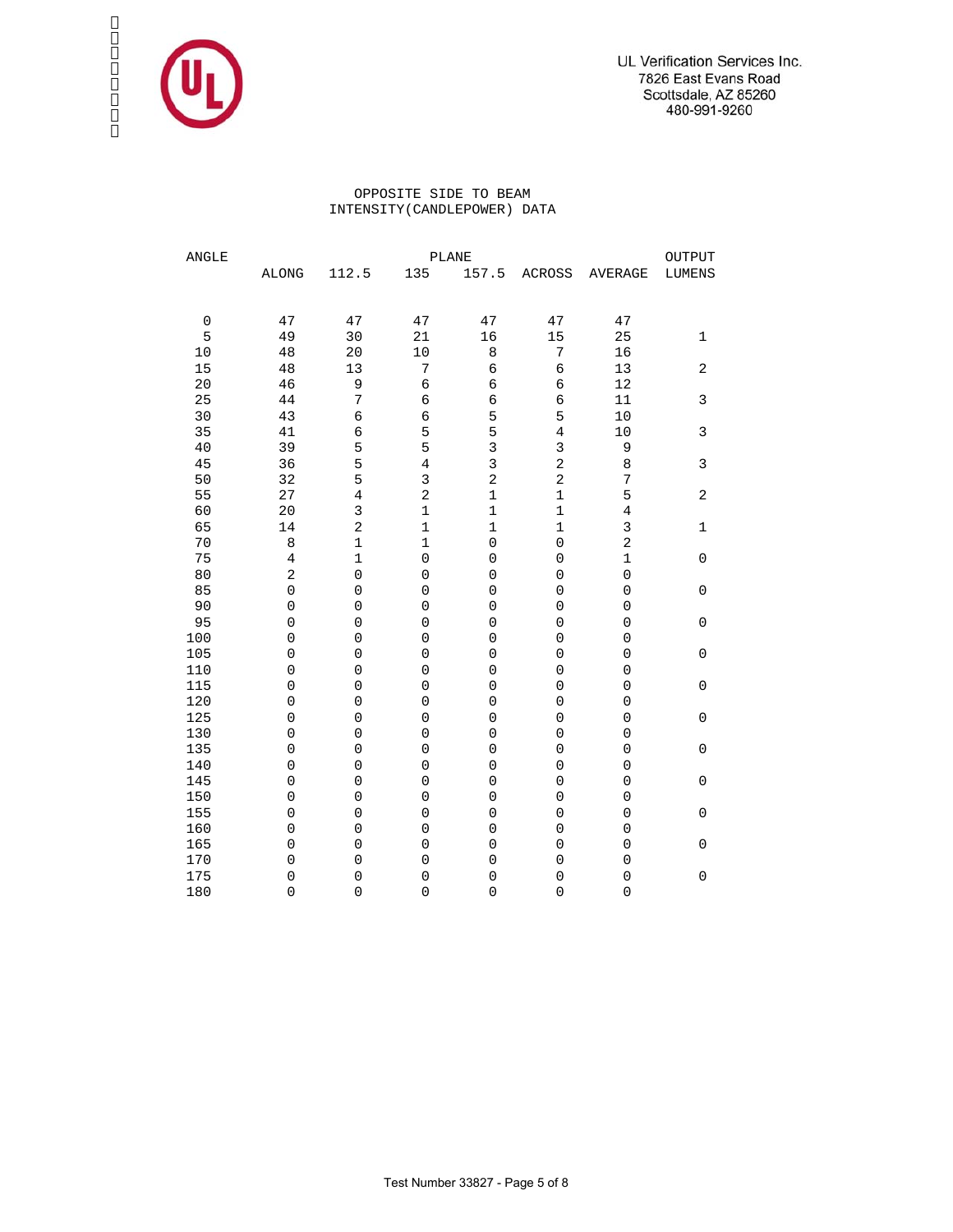

#### COEFFICIENTS OF UTILIZATION

#### ZONAL CAVITY METHOD

#### EFFECTIVE FLOOR CAVITY REFLECTANCE = .20

| CC   | 90 |  |                                                                  |  | -80 |  |  |  | 70 |  |  | 50 — | 30 |  | 10 |  |  |
|------|----|--|------------------------------------------------------------------|--|-----|--|--|--|----|--|--|------|----|--|----|--|--|
| WALL |    |  | 70 50 30 10 70 50 30 10 70 50 30 10 50 30 10 50 30 10 50 30 10 0 |  |     |  |  |  |    |  |  |      |    |  |    |  |  |
| RCR  |    |  |                                                                  |  |     |  |  |  |    |  |  |      |    |  |    |  |  |

 0 1.221.221.221.22 1.191.191.191.19 1.161.161.161.16 1.111.111.11 1.061.061.06 1.021.021.02 1.00 1 1.141.101.071.04 1.121.081.051.02 1.091.061.031.00 1.020.990.97 0.980.960.94 0.940.930.92 0.90 2 1.071.010.960.92 1.050.990.950.91 1.030.980.930.89 0.940.910.87 0.910.880.86 0.880.860.84 0.82 3 1.010.930.860.81 0.990.910.860.81 0.970.900.850.80 0.870.830.79 0.850.810.78 0.820.790.76 0.75 4 0.950.860.790.74 0.930.850.780.73 0.910.830.780.73 0.810.760.72 0.790.750.71 0.770.730.70 0.68 5 0.900.790.720.67 0.880.780.710.66 0.860.770.710.66 0.750.690.65 0.730.680.65 0.720.680.64 0.62 6 0.840.730.660.61 0.820.720.650.60 0.810.710.650.60 0.700.640.60 0.680.630.59 0.670.620.59 0.57 7 0.780.670.600.55 0.770.660.600.55 0.760.660.590.54 0.640.580.54 0.630.580.54 0.620.570.53 0.52 8 0.740.620.550.50 0.730.610.550.50 0.710.610.540.50 0.600.540.50 0.590.530.49 0.570.530.49 0.47 9 0.690.580.500.45 0.680.570.500.45 0.670.560.500.45 0.550.490.45 0.540.490.45 0.530.480.45 0.43 10 0.650.530.460.42 0.640.530.460.42 0.630.520.460.42 0.510.450.41 0.510.450.41 0.500.450.41 0.40

> THE ABOVE COEFFICIENTS HAVE BEEN CALCULATED BASED ON LUMINAIRE LUMENS BECAUSE IN AN ABSOLUTE TEST THE BARE LAMP LUMENS ARE UNKNOWN. LIGHTING DESIGN CALCULATIONS MADE USING THESE COEFFICIENTS SHOULD THEREFORE USE THE LUMINAIRE LUMENS IN THE CALCULATION FORMULA

 LABORATORY RESULTS MAY NOT BE REPRESENTATIVE OF FIELD PERFORMANCE. BALLAST AND FIELD FACTORS HAVE NOT BEEN APPLIED.

> TEST DISTANCE EXCEEDS FIVE TIMES THE GREATEST LUMINOUS OPENING OF LUMINAIRE.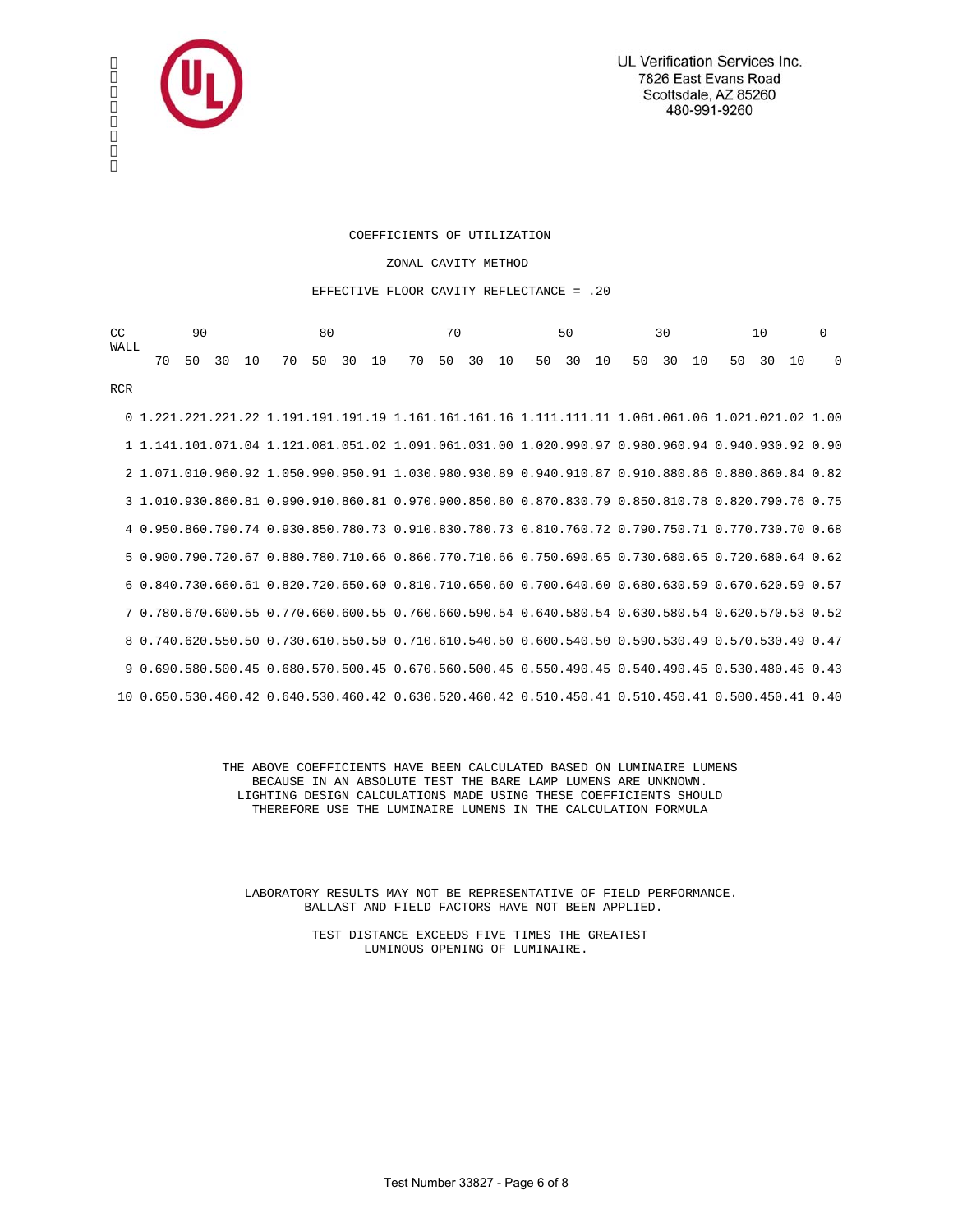

| LATERAL                                                                   |               |         |           |                 |         | ILLUMINANCE (FOOTCANDLE) TABLE FOR SINGLE LUMINAIRE AT                                         |         |                 |     |     |     |         |         | 3.0 FT. ** |         |
|---------------------------------------------------------------------------|---------------|---------|-----------|-----------------|---------|------------------------------------------------------------------------------------------------|---------|-----------------|-----|-----|-----|---------|---------|------------|---------|
| RATIOS                                                                    |               |         |           |                 |         |                                                                                                |         |                 |     |     |     |         |         |            |         |
| $-3.00$                                                                   | $+$           | $+$     |           | $+$ $+$ $+$     |         | $+$                                                                                            |         | $+$ $+$         | $+$ | $+$ | $+$ | $+$     | $+$     | $+$        | $+$     |
|                                                                           |               |         |           |                 |         | 000. 000. 000. 000. 000. 000. 000. 000. 000. 000. 000. 100. 100. 100. 100.                     |         |                 |     |     |     |         |         |            |         |
| $-2.50$                                                                   |               | $+$ $+$ | $+$       | $+$             | $+$     | $+$<br>000. 000. 000. 000. 000. 000. 000. 000. 000. 000. 001. 001. 000. 001. 002. 000.         | $+$ $-$ | $+$ $-$         | $+$ | $+$ | $+$ | $+$     | $+$     | $+$        | $+$     |
| $-2.00$                                                                   | $+$           | $+$     |           | $+$ $+$         | $+$ $-$ | $+$ $-$                                                                                        |         | $+$ $+$         | $+$ | $+$ | $+$ | $+$     | $+$     | $+$        | $+$     |
|                                                                           |               |         |           |                 |         | 000. 000. 000. 000. 000. 000. 000. 000. 001. 000. 000. 000. 000. 000. 000.                     |         |                 |     |     |     |         |         |            |         |
| $-1.50$                                                                   |               | $+$ $+$ | $+$       | $+$             | $+$     |                                                                                                |         | $+$ $+$ $+$ $+$ |     | $+$ | $+$ | $+$     | $+$     | $+$        | $+$     |
| $-1.00$                                                                   | $+$           | $+$     | $+$       | $+$             | $+$     | $+$                                                                                            |         | $+$ $+$         | $+$ | $+$ | $+$ | $+$     | $+$     | $+$        | $+$     |
|                                                                           |               |         |           |                 |         |                                                                                                |         |                 |     |     |     |         |         |            |         |
| $-0.50$                                                                   | $+$           | $+$     |           | $+$ $+$         |         | 0.00. 000. 001. 001. 001. 002. 002. 004. 007. 001. 001. 001. 0.15 0.15 0.13                    |         |                 |     | $+$ | $+$ | $+$     | $+$     | $+$        | $+$     |
| HOUSE                                                                     | $\mathcal{L}$ |         | CURB LINE |                 |         |                                                                                                |         |                 |     |     |     |         |         |            |         |
| 001. 001. 001. 001. 002. 002. 003. 002. 001. 005. 059. 015. 059. 1.4 0.48 |               |         |           |                 |         |                                                                                                |         |                 |     |     |     |         |         |            |         |
| 0.50                                                                      | $+$           | $+$     |           | $+$ $+$         |         | 000. 001. 001. 001. 002. 003. 003. 005. 009. 001. 001. 003. 009. 009. 009. 009                 |         |                 |     |     |     |         | $+$ $-$ |            | $+$ $+$ |
| 1.00                                                                      |               |         |           |                 |         | + + + + + + + + + + + + + + +                                                                  |         |                 |     |     |     |         |         |            |         |
|                                                                           |               |         |           |                 |         | 0.00. 100. 100. 100. 002. 003. 003. 004. 007. 002. 100. 004. 0.10. 0.10. 0.13                  |         |                 |     |     |     |         |         |            |         |
| 1.50                                                                      | $+$           | $+$     | $+$       | $+$             | $+$     | $+$                                                                                            | $+$     | $+$             | $+$ | $+$ | $+$ | $+$     | $+$     | $+$        | $+$     |
| 2.00                                                                      | $+$           | $+$     | $+$       | $+$             | $+$     | $+$                                                                                            | $+$     | $+$             | $+$ | $+$ | $+$ | $+$     |         |            | $+$     |
|                                                                           |               |         |           |                 |         |                                                                                                |         |                 |     |     |     |         |         |            |         |
| 2.50                                                                      |               | $+$     | $+$       | $+$             |         | $+$<br>000. 000. 100. 100. 100. 100. 100. 200. 600. 400. 600. 600. 600. 110. 100. 610.         | $+$     | $+$             | $+$ | $+$ | $+$ | $+$     | $+$     | $+$        | $+$     |
| 3.00                                                                      | $+$           | $+$     | $+$       | $+$             | $+$ $-$ |                                                                                                |         | $+$ $+$ $+$     | $+$ | $+$ | $+$ | $+$     | $+$     | $+$        | $+$     |
|                                                                           |               |         |           |                 |         |                                                                                                |         |                 |     |     |     |         |         |            |         |
| 3.50                                                                      | $+$           | $+$     | $+$       | $+$             | $+$     | $+$                                                                                            | $+$     | $+$             | $+$ | $+$ | $+$ | $+$     | $+$     | $+$        | $+$     |
| 4.00                                                                      | $+$ $-$       | $+$     | $+$       | $+$             |         | $\begin{array}{ccccccccccccccccccccc} + & & + & & + & & + & & + & & + & & + \end{array}$       |         |                 |     |     | $+$ | + + + + |         |            |         |
|                                                                           |               |         |           |                 |         |                                                                                                |         |                 |     |     |     |         |         |            |         |
| 4.50                                                                      |               | $+$ $+$ |           |                 |         | + + + + + + + + + +                                                                            |         |                 |     |     |     |         | $+$     | $+$        |         |
| 5.00                                                                      | $+$           | $+$     | $+$       | $^{\mathrm{+}}$ | $+$     | $+$                                                                                            | $+$     | $+$             | $+$ | $+$ | $+$ | $+$     | $+$     | $+$        | $+$     |
|                                                                           | $\perp$       |         |           |                 |         | 000. 000. 000. 000. 000. 000. 000. 001. 000. 000. 000. 001. 001. 001. 001. 001.                |         |                 |     |     |     |         |         |            |         |
|                                                                           | 0.0           |         |           |                 |         | 0.5 1.0 1.5 2.0 2.5 3.0 3.5 4.0 4.5 5.0 5.5 6.0 6.5 7.0<br>LONGITUDINAL MOUNTING HEIGHT RATIOS |         |                 |     |     |     |         |         |            |         |

CORRECTION FACTORS FOR OTHER MOUNTING HEIGHTS: SEE ISOFOOTCANDLE PAGE